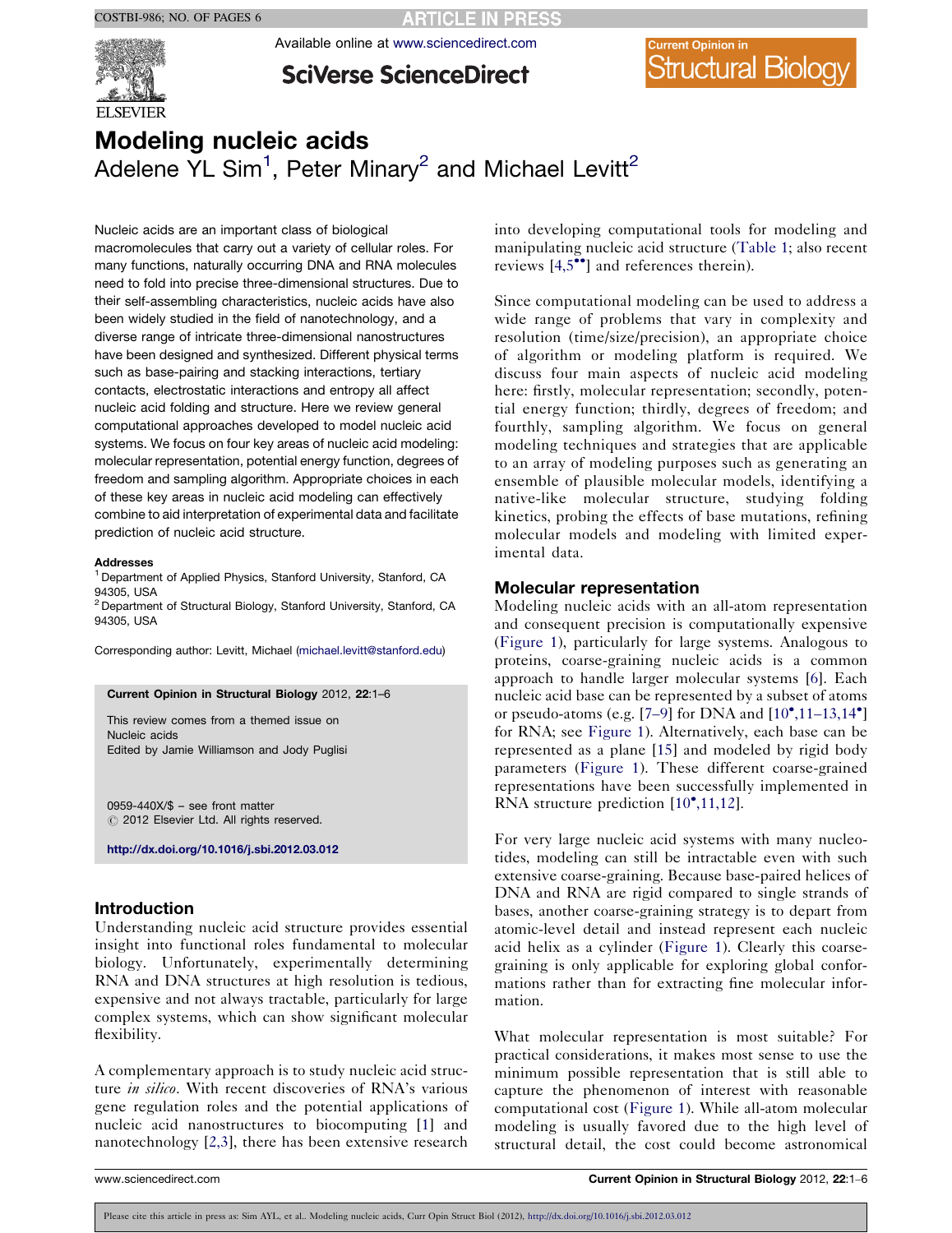## <span id="page-1-0"></span>2 Nucleic acids

| Summary of molecular modeling software                        |                                                |                                                             |                                                                                  |                                                                          |                                                                                                                |
|---------------------------------------------------------------|------------------------------------------------|-------------------------------------------------------------|----------------------------------------------------------------------------------|--------------------------------------------------------------------------|----------------------------------------------------------------------------------------------------------------|
| Modeling software                                             | Purpose                                        | Representation                                              | Potential energy function                                                        | Degrees of freedom                                                       | Sampling algorithm                                                                                             |
| Amber; Nucleic<br>Acid Builder [50]                           | Dynamics; Sampling                             | All-atom                                                    | Physics-based force-fields                                                       | All-atom                                                                 | Molecular dynamics                                                                                             |
| <b>BARNACLE</b> [28]                                          | Structure prediction                           | All-atom                                                    | Dihedral angle Bayesian<br>network                                               | Dihedral angles                                                          | Markov chain model                                                                                             |
| <b>FARNA/FARFAR</b><br>$[25, 26$ <sup>*</sup> ]               | Structure prediction                           | All-atom                                                    | Knowledge-based                                                                  | Fragments                                                                | Monte Carlo                                                                                                    |
| iFoldRNA [10°,17]                                             | Structure prediction                           | Coarse-grained<br>(all-atom<br>reconstruction<br>available) | Knowledge-based                                                                  | All coarse-grained<br>atoms                                              | Discrete molecular<br>dynamics                                                                                 |
| MacroMolecule<br><b>Builder (formerly</b><br>RNABuilder) [11] | Optimization                                   | All-atom                                                    | Knowledge-based and<br>experimental<br>constraints                               | User defined                                                             | Relaxation with<br>changing degrees<br>of freedom and<br>constraints<br>(user-defined); simulated<br>annealing |
| MC-Sym [38**]<br><b>MOSAICS [37]</b>                          | Structure prediction<br>Sampling: Optimization | All-atom<br>Any                                             | Chain connectivity<br>Any                                                        | Fragments<br>Any/User defined;<br>embedded degrees<br>of freedom allowed | Cyclic building<br>Monte-Carlo; Monte<br>Carlo Minimization                                                    |
| <b>NAMD [51]</b><br><b>NAST [12]</b>                          | <b>Dynamics</b><br>Sampling                    | All-atom<br>Coarse-grained                                  | Physics-based force-fields<br>Knowledge-based and<br>experimental<br>constraints | All-atom<br>All coarse-grained<br>atoms                                  | Molecular dynamics<br>Molecular dynamics                                                                       |
| Vfold [13]                                                    | Structure prediction                           | All-atom                                                    | Physics and<br>knowledge-based                                                   | Fragments                                                                | Piece-wise assembly                                                                                            |
| <b>YUP [52]</b>                                               | Sampling;<br>Optimization                      | Any                                                         | Knowledge-based or<br>user-defined                                               | User defined                                                             | Monte Carlo;<br>molecular dynamics;<br>gradient-based<br>minimization                                          |

for large systems, making coarse-graining an absolute necessity. Perhaps an appropriate compromise would be to coarse-grain selected regions, and model important interacting sites at all-atom representation, however such a choice would require development of an interaction potential to traverse different molecular representations. Alternatively, one could also retain a high level of detail in the molecular representation, but decrease the number of degrees of freedom (DOFs) that are used in the sampling process (see 'Degrees of freedom' section). A less straightforward process is to first model with a coarsegrained representation, then restore all-atom resolution based on known or idealized nucleotide geometry [\[13,16,17](#page-4-0)].

It is also important to note that here we have only discussed different representations of the nucleic acid structure, not those of its surrounding solvent or counterions, which can be expressed implicitly and/or explicitly. Nucleic acids carry high negative charges and hence solvent and ions must be correctly treated in order to accurately model RNA and DNA. Discussion of nucleic acid solvation and electrostatics is beyond the scope of this review and the reader is referred to other relevant literature (e.g. [\[18,19](#page-5-0)]).

## Potential energy function

In molecular modeling, a potential energy function is required to distinguish physical and biologically relevant conformations. These potentials come in varying degrees of precision and complexity ([Figure](#page-2-0) 1), ranging from a primitive function considering only steric restraints to one that depends on quantum mechanical calculations. The choice of potential is critical to the efficacy of molecular modeling: the accuracy of modeling depends on the correctness of the potential whereas sampling efficiency varies with the nature of the potential guiding the simulation (discussed in 'Sampling algorithm' section).

Traditional physics-based potentials such as AMBER [\[20](#page-5-0)] and CHARMM [\[21](#page-5-0)] approximate atomic-level interactions as bonded (bond, bend-angle stretching, torsional rotations) and pairwise non-bonded terms, each described by analytical mathematical formulas. Parameters for these mathematical expressions were optimized using experimental observations on small molecules or else by fitting to quantum chemical calculations. A significant advantage of such physics-based potentials is their applicability to molecular dynamics simulations (see [\[22,23\]](#page-5-0) and references therein).

#### Current Opinion in Structural Biology 2012, 22:1–6 www.sciencedirect.com

Please cite this article in press as: Sim AYL, et al.. Modeling nucleic acids, Curr Opin Struct Biol (2012), <http://dx.doi.org/10.1016/j.sbi.2012.03.012>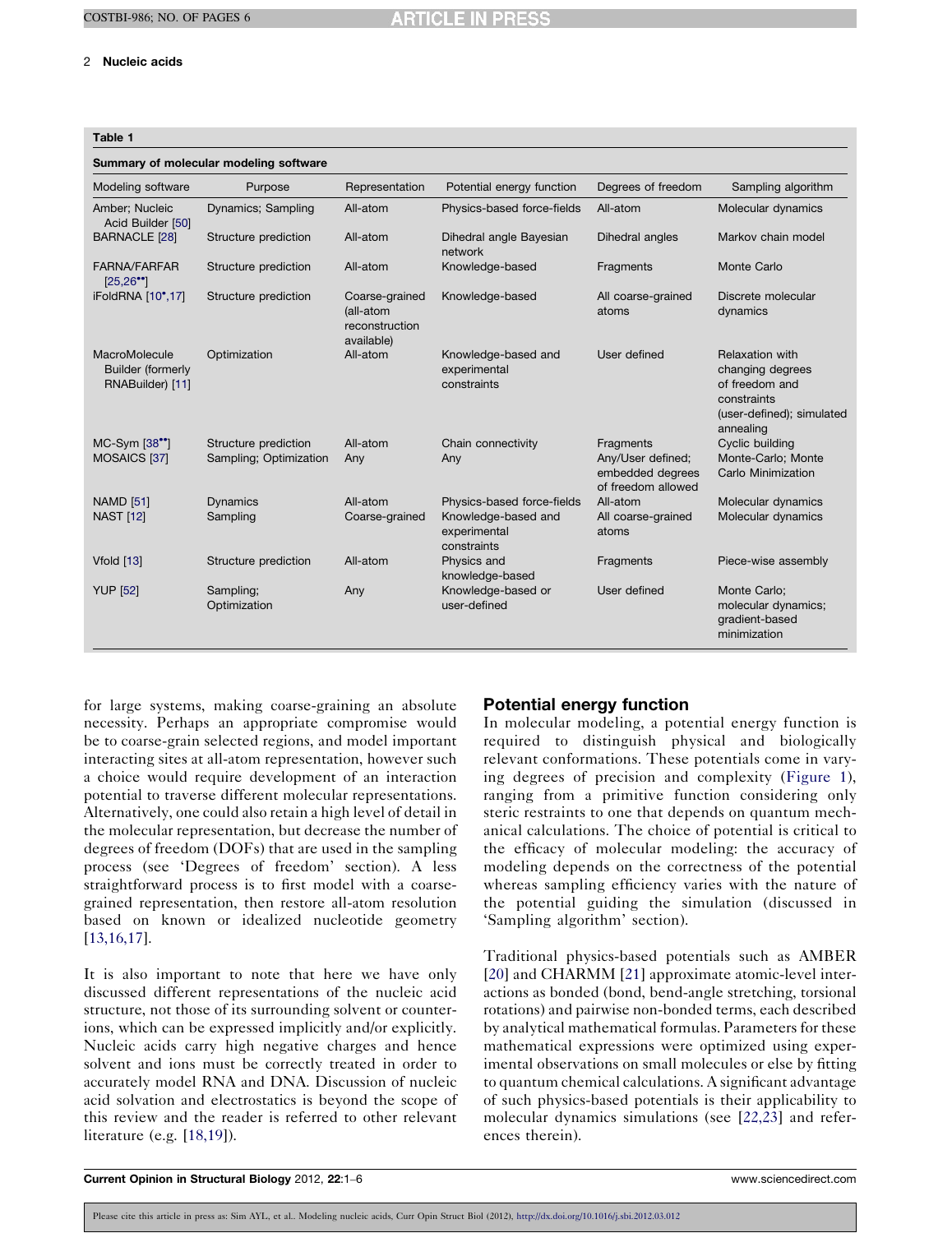

This schematic diagram classifies nucleic acid modeling according to molecular representation and potential energy function; both affect computational complexity. Very detailed potentials are not applicable to molecular representations that are too coarse (dark shaded triangle). Computational complexity also depends on the number and type of degrees of freedom of the particular system that in turn depend on the potential energy function and molecular representation. Large systems with more atoms are generally more complex than small systems.

Coarse-grained systems are usually modeled with knowledge-based potentials that are typically derived from structural information gathered from high-resolution experimental structures [\[10](#page-4-0)°[,11,12,24\]](#page-4-0), from molecular models produced by all-atom simulations with physics-based potentials [[9](#page-4-0)], or both [\[14](#page-4-0)<sup>°</sup>]. A major advantage of knowledge-based potentials is the ability to tune potentials to the particular molecular representation just by adjusting the information that is extracted from known structures.For instance, one could use different nucleotide representations to generate potentials based on known physical interactions such as nucleic acid base-pairing and stacking (compare refs. [\[10](#page-4-0)<sup>°</sup>[,11,12,25,26](#page-4-0)<sup>°</sup>°[,27](#page-4-0)]), or from interatomic distances [\[24\]](#page-5-0) or torsional angles [\[28\]](#page-5-0), or a combination of the above [[29](#page-5-0)]. Recently, a coarse-grained potential was developed for RNA using parameterized bonded and non-bonded terms like those in traditional physics-based potentials [\[14](#page-4-0)°]. Another advantage of knowledge-based potentials is that their mathematical forms can be easily adjusted. In some

cases, these potentials are discontinuous; it was shown that RNA molecules can be efficiently modeled using a discre-tized knowledge-based potential [\[10](#page-4-0)<sup>°</sup>]. Additionally, because knowledge-based potentials implicitly capture solvent effects, they are less computationally intensive to use, in that water molecules and ions need not be explicitly included.

While physics-based potentials have been applied widely, knowledge-based potentials have mostly been used to select native-like structures; in some cases their accuracies supersede those using physics-based potentials [[26](#page-5-0)<sup>••</sup>]. Despite successes in distinguishing native-like conformations, because knowledge-based parameters are usually derived from static experimental structures, it is unclear how accurate they would be for studying nucleic acid dynamics and folding pathways, particularly in different ionic solution conditions than those used to solve the experimental structures.

<span id="page-2-0"></span>Figure 1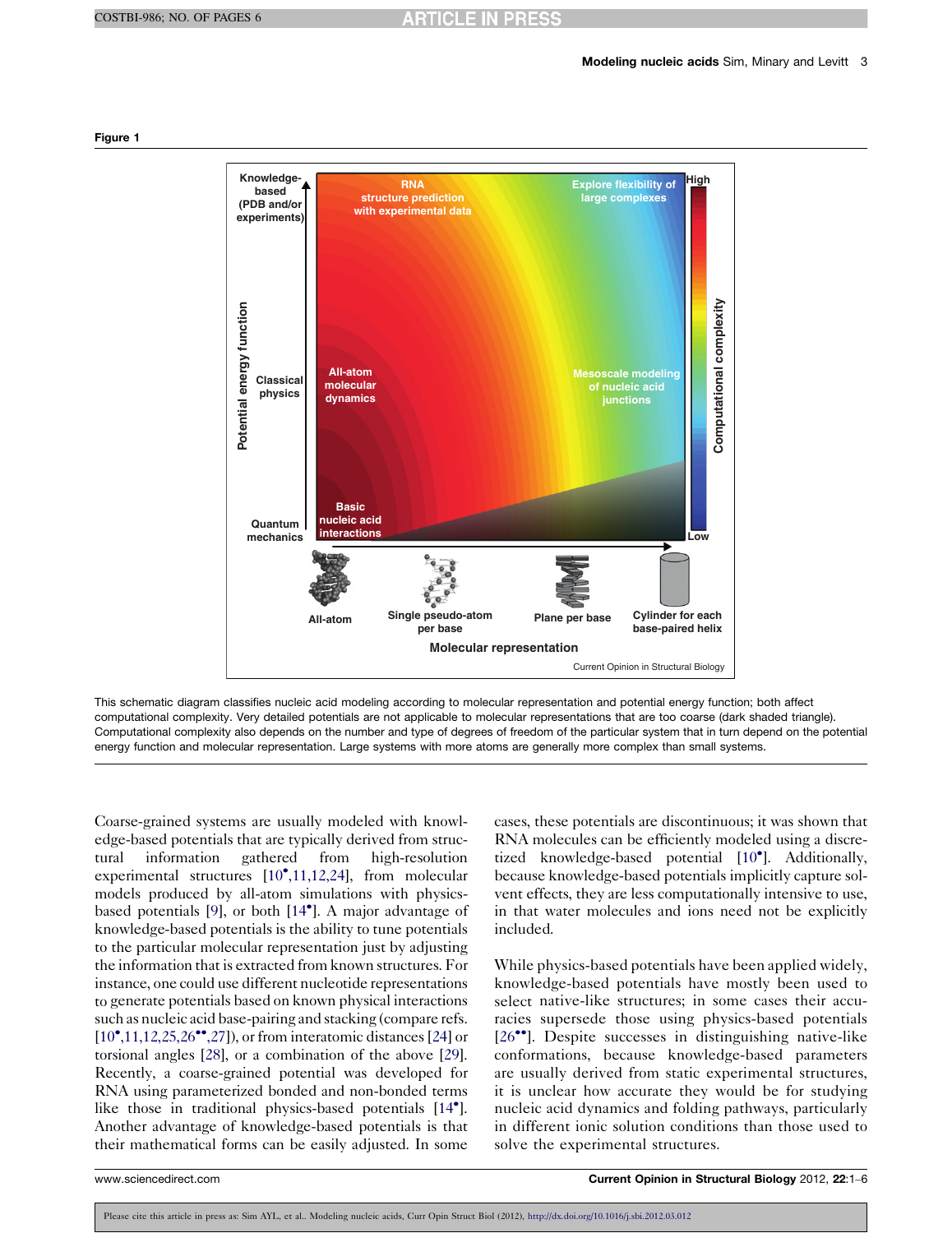## 4 Nucleic acids

Another class of potentials can be derived from constraints that come in the form of secondary structure information or low-resolution experimental data. Such limited experimental data appears to provide sufficient constraints so that RNA structure determination can be more tractable, particularly for larger systems [\[11,12,30](#page-4-0)– [33\]](#page-4-0).

# Degrees of freedom (DOFs)

Another approach to coarse-graining large systems is to use alternate sets of DOFs while retaining an all-atom representation. By modeling using dihedral or torsional DOFs instead of all-atom Cartesian DOFs, dimensionality (number of DOFs) is substantially reduced. This technique is motivated by the limited flexibility of bond lengths and bond angles: any conformational rearrangement in Cartesian space can be accurately expressed in torsional space because bond lengths and bond angles are approximately fixed at their equilibrium values.

Unfortunately, the benefits of modeling with torsional DOFs are less obvious when modeling large and complex molecular assemblies. The root of the problem is the lever arm effect caused by rotating a dihedral angle about a single bond: a small torsional rotation about a bond can lead to substantial conformational change distant from it, rather like how a small rotation about one's elbow results in a large movement of the hand. The solution to this lever arm problem is to use torsional DOFs that only affect local conformation. However, doing this will break the continuity of the molecular chain, which needs to be repaired with a chain-closure algorithm [\[34](#page-5-0)]. The computational complexity of standard chain-closure algorithms makes them very expensive, encouraging the development of closure algorithms that are of reasonable computational cost. This need has been met with a linear complexity stochastic chain-closure algorithm [[35](#page-5-0)<sup>••</sup>] that opens up new avenues of application: arbitrary sets of DOFs can be used, since the chain-closure algorithm can effectively restore multiple chain breakages.

Recently we applied our chain-closure algorithm to complex RNA systems, exploiting the hierarchy present in RNA structure to define different embedded sets of DOFs [[36](#page-5-0)<sup>\*</sup>]. The DOFs used varied in size and complexity: at the lowest level nucleotide planes move as rigid bodies with an all-atom representation; some higher level DOFs involve moving helices (base-paired regions of nucleic acids) independently or as sets of two or more helices (see Figure 2). Since these DOFs are embedded, none of the helices are perfectly rigid so that we explore a continuous phase space at the nucleotide level. In each proposed move of a Markov chain Monte Carlo step, the RNA is first regarded as a 'liquid' of individual nucleotides that are free to move based on the user-defined DOFs independent of chain connectivity. Such a complex move may lead to multiple chain breakages within





Different ways of manipulating nucleic acid degrees of freedom (DOFs) in modeling. Use of Cartesian DOFs is the default in most modeling procedures, but generally results in large sampling dimensionality (number of DOFs) for systems of biomedical or nano-engineering significance. Modeling with torsional DOFs significantly reduces sampling dimensionality, however, due to the lever-arm effect (see main text), such an approach can cause a low acceptance ratio in Monte Carlo simulations. Recently, hierarchical embedded DOFs [[36](#page-5-0)"] together with stochastic chain closure [[35](#page-5-0)\*\*] were introduced; both facilitate efficient sampling of nucleic acid structure. Different levels of embedded rigid body motions (centers of motions are illustrated by red dots) ensures that no segment of the nucleic acid is completely rigid, to give a sampling distribution that is similar to sampling with just natural moves but with substantially improved sampling efficiency [[36](#page-5-0)\*'].

the RNA that we fix with chain-closure. Using embedded DOFs (implemented in MOSAICS [[37](#page-5-0)]; discussed in [\[36](#page-5-0)<sup>••</sup>]) allows more effective and accurate exploration of the conformational space of an RNA four-way junction than with other state-of-the-art RNA sampling methods.

#### Sampling algorithm

Finally, one needs to choose an appropriate dynamical/ sampling/optimization algorithm to guide exploration of conformational space. The choice is primarily dependent on the question at hand. If one is interested in kinetics or folding dynamics, molecular dynamics should be used; it has been successfully employed to study folding processes

Please cite this article in press as: Sim AYL, et al.. Modeling nucleic acids, Curr Opin Struct Biol (2012), <http://dx.doi.org/10.1016/j.sbi.2012.03.012>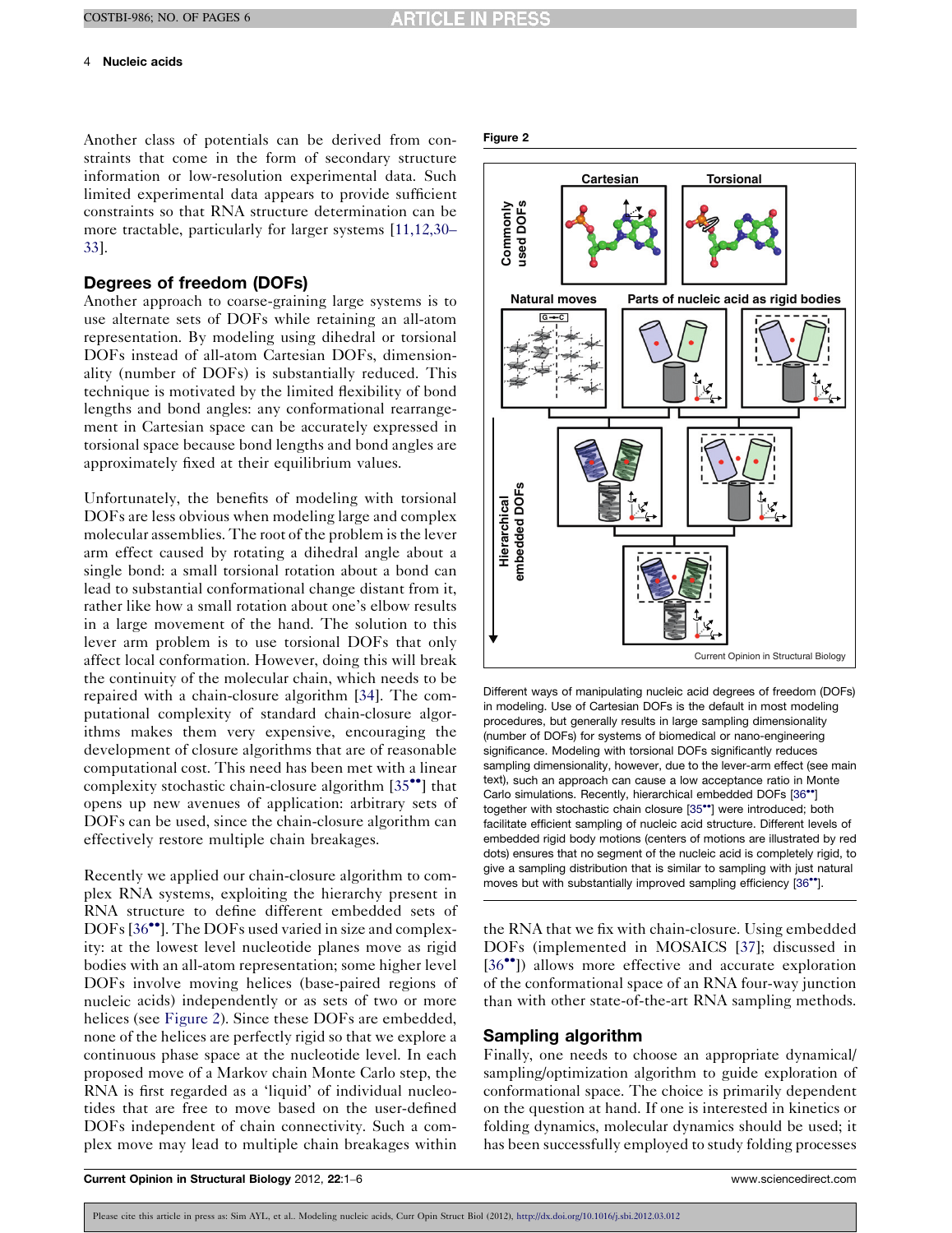<span id="page-4-0"></span>of nucleic acids (e.g. [\[22\]](#page-5-0) and references therein). Alternatively, Monte Carlo is a general sampling algorithm that can be used to generate conformational ensembles with continuous or discontinuous potentials alike. Such ensembles can then be used to extract distributions of physical observables or to provide diverse models in structure prediction [\[25,38](#page-5-0)<sup>\*</sup>]. If instead the objective is to locate local or global minima of the scoring energy surface (e.g. in structure refinement), optimization algorithms such as conjugate gradient minimization or simulated annealing can be used.

A major issue in molecular modeling is that sampled conformations often remain close to the initial starting model. This is because almost all potential energy functions give rise to energy barriers between low energy conformational basins; these barriers hinder transitions between different low energy states. Sometimes such barriers are unnaturally high due to the potentials and DOFs used. Hence conformational transitions occur with low probability in simulations, impeding effective sampling of conformational space [[39\]](#page-5-0).

In order to overcome these limitations, several technological innovations have been proposed to speed up conformational exploration using the aforementioned sampling algorithms. Perhaps the most popular approach is to implement multi-canonical sampling algorithms that manipulate either the temperature [[40,41](#page-5-0)] or the potential [\[42,43\]](#page-5-0). Other solutions to overcome barriers in extra dimensions include data augmentation [[44](#page-5-0)] and coupling to extended systems [[45,46](#page-5-0)]. More complex solutions reformulate the basic partition function (that describes the system in thermodynamic equilibrium) in terms of new variables [[47\]](#page-5-0) or change the underlying potential surface [[48,49](#page-5-0)].

# Conclusions

We have reviewed some key aspects and recent developments in the field of nucleic acid modeling. Despite improved computational resources and increased importance of modeling in nucleic acid nanotechnology and biomedicine, it remains crucial to interpret modeling results with utmost care: the accuracy of any particular molecular modeling technique is only as good as the potential energy function used. To avoid overinterpretation of modeling data, one needs to be aware of the limitations of the selected modeling protocol. Nonetheless, in many instances, carefully selected combinations of the appropriate molecular representation, potential energy function, DOFs and sampling algorithm yield sufficiently accurate modeling results that can facilitate interpretation of experimental data and/or to guide future experiments.

# Acknowledgements

We apologize to researchers for being unable to cite all their interesting and relevant work in the field of nucleic acid modeling due to space constraints. We are supported by NIH awards (GM041455 and GMN063817). ML is the Robert W and Vivian K Cahill Professor of Cancer Research. AYLS is an Agency for Science, Technology and Research (Singapore) scholar.

## References and recommended reading

Papers of particular interest, published within the period of review, have been highlighted as:

- of special interest
- of special interest<br>•• of outstanding interest
- 1. Qian L, Winfree E: Scaling up digital circuit computation with DNA strand displacement cascades. Science 2011, 332:1196-1201.
- 2. Pinheiro AV, Han D, Shih WM, Yan H: Challenges and opportunities for structural DNA nanotechnology. Nat Nanotechnol 2011, 6:763-772.
- Guo P: The emerging field of RNA nanotechnology. Nat Nanotechnol 2010, 5:833-842.
- 4. Laing C, Schlick T: Computational approaches to 3D modeling of RNA. J Phys: Condens Matter 2010, 22:283101.
- 5. Laing C, Schlick T: Computational approaches to RNA
- -structure prediction, analysis, and design. Curr Opin Struct Biol 2011:1-13.

A recent review on RNA structure prediction (secondary and tertiary). Some current three-dimensional structure prediction tools were compared and analyzed.

- Pincus DL, Cho SS, Hyeon C, Thirumalai D: Minimal models for proteins and RNA from folding to function. Prog Mol Biol Transl Sci 2008, 84:203-250.
- 7. Dans PD, Zeida A, Machado MR, Pantano S: A coarse grained model for atomic-detailed DNA simulations with explicit electrostatics. J Chem Theory Comput 2010, 6:1711-1725.
- 8. Savelyev A, Papoian GA: Chemically accurate coarse graining of double-stranded DNA. Proc Natl Acad Sci U S A 2010, 107:20340-20345.
- 9. Knotts TA, Rathore N, Schwartz DC, de Pablo JJ: A coarse grain model for DNA. J Chem Phys 2007:126.
- 10. -Ding F, Sharma S, Chalasani P, Demidov VV, Broude NE, Dokholyan NV: Ab initio RNA folding by discrete molecular dynamics: From structure prediction to folding mechanisms. RNA 2008, 14:1164-1173.

Discrete molecular dynamics together with a coarse-grained representation of RNA is applied to predict RNA structure, and also used to model RNA folding processes.

- 11. Flores SC, Altman RB: Turning limited experimental information into 3D models of RNA. RNA 2010, 16:1769-1778.
- 12. Jonikas MA, Radmer RJ, Laederach A, Das R, Pearlman S, Herschlag D, Altman RB: Coarse-grained modeling of large RNA molecules with knowledge-based potentials and structural filters. RNA 2009, 15:189-199.
- 13. Cao S, Chen SJ: Physics-based de novo prediction of RNA 3D structures. J Phys Chem B 2011, 115:4216-4226.
- 14. Pasquali S, Derreumaux P: HiRE-RNA: a high resolution coarse-grained energy model for RNA. *J Phys Chem B* 2010,<br>114:11957-11966.

An RNA knowledge-based potential that describes bonded and nonbonded interactions using functional forms similar to those in all-atom physics-based potentials.

- 15. Lu XJ, Olson WK: 3DNA: a versatile, integrated software system for the analysis, rebuilding and visualization of threedimensional nucleic-acid structures. Nat Protoc 2008, 3:1213-1227.
- 16. Jonikas MA, Radmer RJ, Altman RB: Knowledge-based instantiation of full atomic detail into coarse-grain RNA 3D structural models. Bioinformatics 2009, 25:3259-3266.
- Sharma S, Ding F, Dokholyan NV: iFoldRNA: three-dimensional RNA structure prediction and folding. Bioinformatics 2008, 24:1951-1952.

www.sciencedirect.com **Current Opinion in Structural Biology** 2012, 22:1–6